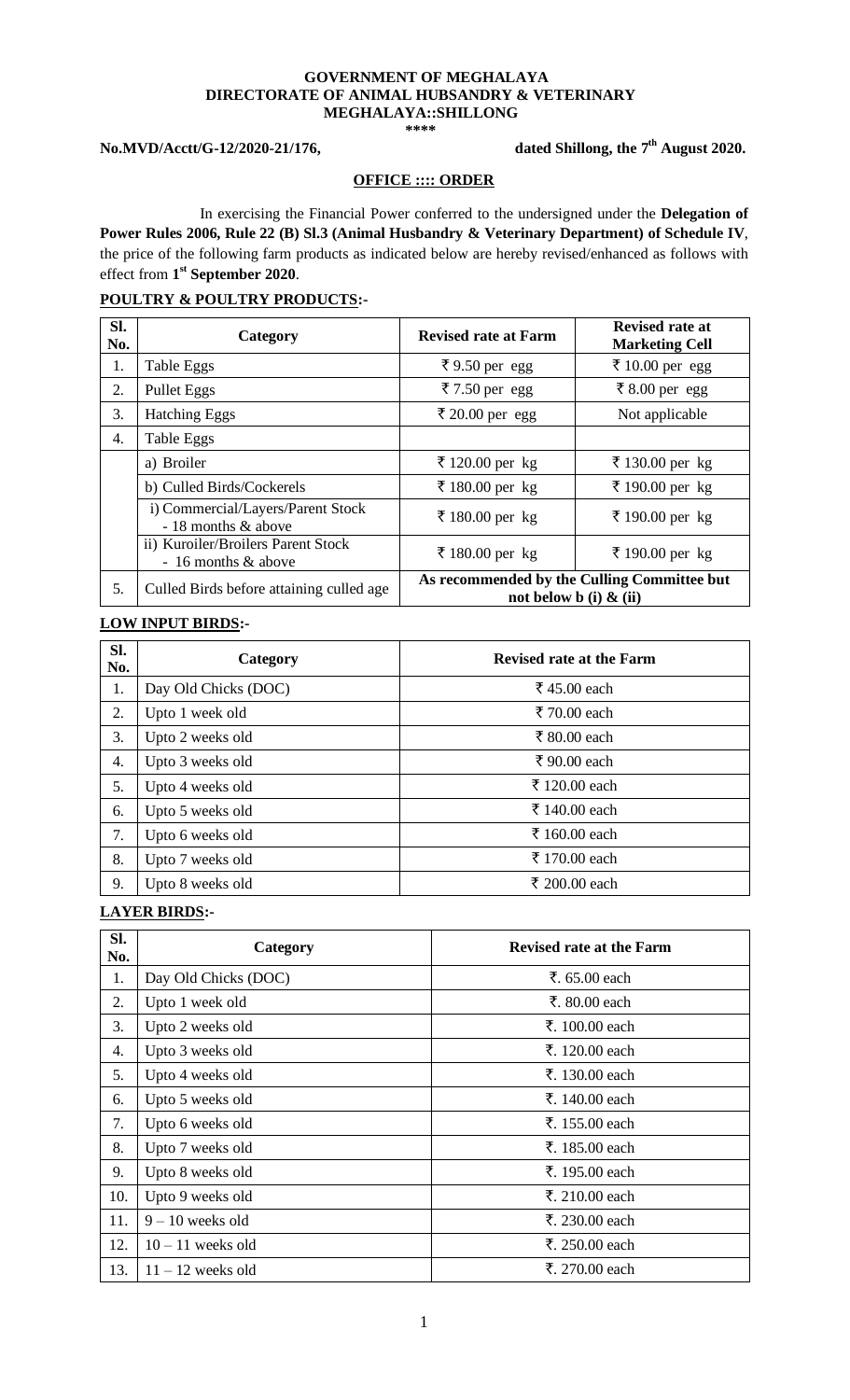### **BROILER BIRDS:-**

| SI.<br>No. | Category             | <b>Revised rate at the Farm</b> |
|------------|----------------------|---------------------------------|
| 1.         | Day Old Chicks (DOC) | ₹ 48.00 each                    |
| 2.         | Upto 1 week old      | ₹ 76.00 each                    |
| 3.         | Upto 2 weeks old     | ₹ 105.00 each                   |
| 4.         | Upto 3 weeks old     | ₹ 130.00 each                   |
| 5.         | Upto 4 weeks old     | ₹ 176.00 each                   |
| 6.         | Upto 5 weeks old     | ₹ 236.00 each                   |
| 7.         | Upto 6 weeks old     | ₹ 303.00 each                   |
| 8.         | Upto 7 weeks old     | ₹ 390.00 each                   |

### **TURKEY TABLE BIRDS:-**

| SI.<br>No. | <b>Category</b> | Revised rate at the Farm | Revised rate outside the Farm |
|------------|-----------------|--------------------------|-------------------------------|
|            | Turkey Birds    | ₹ 340.00 per kg          | ₹ 350.00 per kg               |

### **TURKEY POULTS:-**

| SI.<br>No. | Category         | <b>Revised rate at the</b><br>Farm | Revised rate outside the<br>Farm |
|------------|------------------|------------------------------------|----------------------------------|
| 1.         | Turkey (DOC)     | ₹ 200.00 each                      | ₹ 210.00 each                    |
| 2.         | Upto 1 week old  | ₹ 220.00 each                      | ₹ 230.00 each                    |
| 3.         | Upto 2 weeks old | ₹ 240.00 each                      | ₹ 250.00 each                    |
| 4.         | Upto 3 weeks old | ₹ 270.00 each                      | ₹ 280.00 each                    |
| 5.         | Upto 4 weeks old | ₹ 300.00 each                      | ₹ 310.00 each                    |
| 6.         | Upto 5 weeks old | ₹ 340.00 each                      | ₹ 350.00 each                    |
| 7.         | Upto 6 weeks old | ₹ 380.00 each                      | ₹ 390.00 each                    |
| 8.         | Upto 7 weeks old | ₹ 420.00 each                      | ₹ 430.00 each                    |
| 9.         | Upto 8 weeks old | ₹ 500.00 each                      | ₹ 510.00 each                    |

# **POULTRY LITTER:-**

| SI.<br>No. | Category       | <b>Revised rate at the Farm</b> |
|------------|----------------|---------------------------------|
|            | Poultry Litter | ₹ 150.00 per quintal            |

### **PIGS:-**

| SI.<br>No.       | Category              | <b>Revised rate at the Farm</b>                | <b>Revised rate outside the State</b> |
|------------------|-----------------------|------------------------------------------------|---------------------------------------|
| 1.               | 2 - 3 months (Piglet) | ₹ 3300.00 each                                 | ₹ 6000.00 each                        |
| 2.               | $3 - 4$ months        | ₹ 3600.00 each                                 | ₹ 7000.00 each                        |
| 3.               | $4 - 5$ months        | ₹ 4000.00 each                                 | ₹ 8000.00 each                        |
| $\overline{4}$ . | $5 - 6$ months        | ₹ 5000.00 each                                 | ₹ 9000.00 each                        |
| .5.              | months onwards        |                                                | ₹ 180.00 per kg - live weight         |
| 6.               | Pig Manure            | ₹. 120.00 per quintal                          |                                       |
| 7.               | Culled Pigs           | As per recommendation of the Culling Committee |                                       |

# **NIANG MEGHA PIGS:-**

| Sl.<br>No. | Category       | <b>Revised rate at the Farm</b> |
|------------|----------------|---------------------------------|
| ı.         | $2 - 3$ months | ₹ 2800.00 each                  |
| ۷.         | $3 - 4$ months | ₹ 3200.00 each                  |
|            | $4 - 5$ months | ₹ 3600.00 each                  |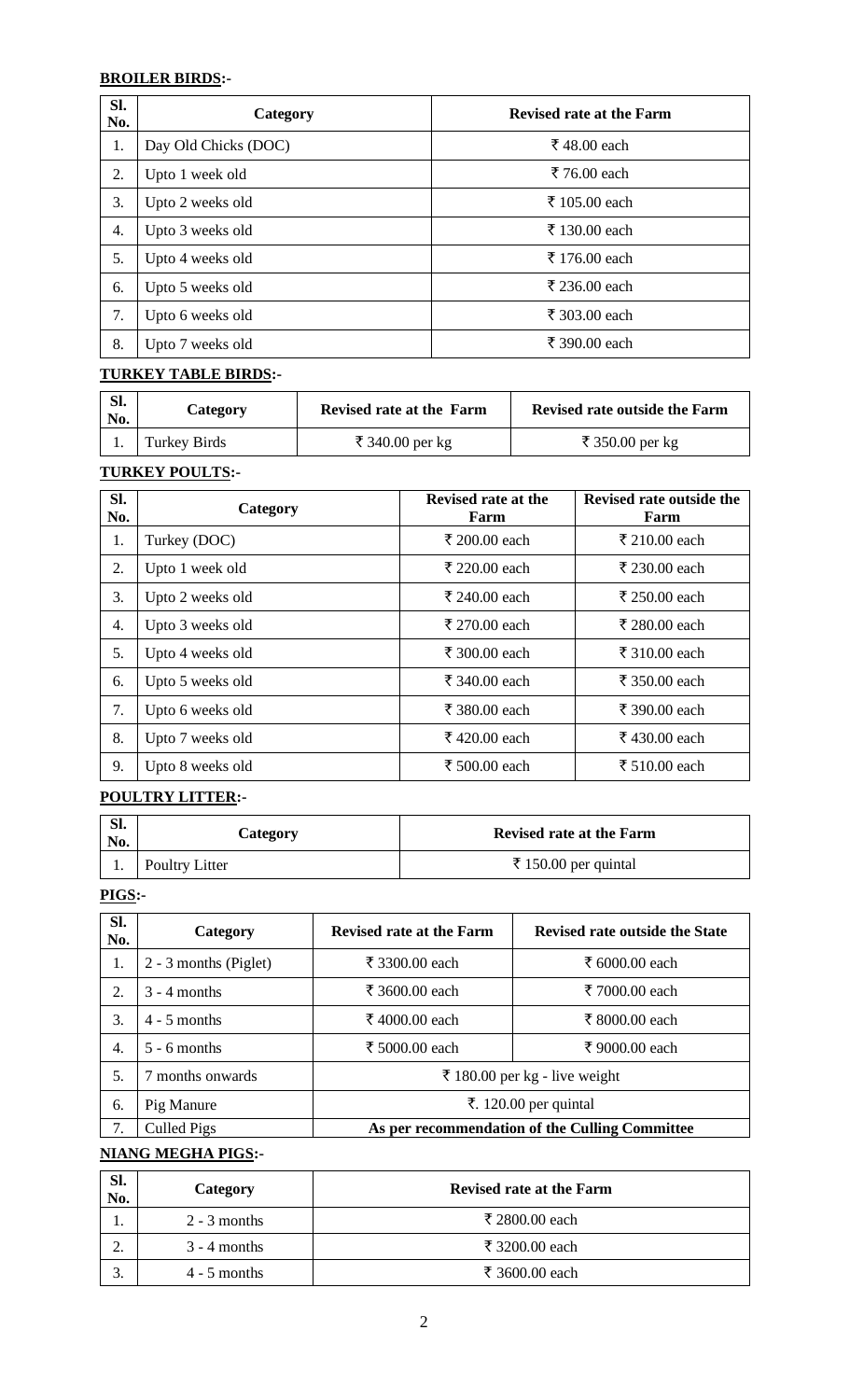# **CATTLE:-**

| Sl.<br>No. | Category                            | <b>Revised rate at the Farm</b>                | Revised rate outside the Farm |
|------------|-------------------------------------|------------------------------------------------|-------------------------------|
| 1.         | Male Calves                         |                                                |                               |
|            | i) 6 months old and above           | ₹ 5000.00 per animal                           | ₹ 6000.00 per animal          |
|            | 8 months old and above<br>$\rm ii)$ | ₹ 6000.00 per animal                           | ₹ 7000.00 per animal          |
| 2.         | <b>Female Calves</b>                |                                                |                               |
|            | i) $6 - 12$ months old              | ₹ 20000.00 per animal                          | ₹ 28000.00 per animal         |
|            | ii) $12 - 18$ months old            | ₹ 22000.00 per animal                          | ₹ 32000.00 per animal         |
| 3.         | <b>Pregnant Heifers</b>             |                                                |                               |
|            | i) With 3 months of<br>pregnancy    | ₹ 50000.00 per animal                          | ₹ 60000.00 per animal         |
|            | ii) More than 3 months              | ₹ 60000.00 per animal                          | ₹ 70000.00 per animal         |
| 4.         | Cow Dung                            | ₹ 200.00 per quintal                           |                               |
| 5.         | <b>Culled Animal</b>                | As per recommendation of the Culling Committee |                               |

# **SHEEP AND GOAT:-**

| SI.<br>No. | Category             | <b>Revised rate</b>                            |
|------------|----------------------|------------------------------------------------|
| 1.         | $2 - 3$ months       | ₹ 850.00 each                                  |
| 2.         | $3 - 4$ months       | ₹ 950.00 each                                  |
| 3.         | $4 - 5$ months       | ₹ 1100.00 each                                 |
| 4.         | $5 - 6$ months       | ₹ 1200.00 each                                 |
| 5.         | $6 - 7$ months       | ₹ 1300.00 each                                 |
| 6.         | 7 - 8 months         | ₹ 1400.00 each                                 |
| 7.         | $8 - 9$ months       | ₹ 1500.00 each                                 |
| 8.         | $9 - 10$ months      | ₹ 1600.00 each                                 |
| 9.         | $10 - 11$ months     | ₹ 1800.00 each                                 |
| 10.        | $11 - 12$ months     | ₹ 2100.00 each                                 |
| 11.        | 12 months & above    | ₹ 250.00 per kg - live weight                  |
| 12.        | Milk                 | ₹ 45.00 per litre                              |
| 13.        | Wool                 | ₹ 50.00 per kg                                 |
| 14.        | <b>Culled Animal</b> | As per recommendation of the Culling Committee |

# **RABBIT:-**

| Sl.<br>No. | Category                                  | <b>Revised rate at the Farm</b> |
|------------|-------------------------------------------|---------------------------------|
|            | Young $(45 \text{ to } 120 \text{ days})$ | ₹ 200.00 per animal             |
| ۷.         | Adult (120 days and above)                | ₹ 220.00 per kg - live weight   |

# **MILK:-**

| Sl.<br>No. | Category | <b>For Societies/Agencies</b>       | <b>Retail Price</b> |
|------------|----------|-------------------------------------|---------------------|
| . .        | Shillong | ₹ 42.00 per litre (above 10 litres) | ₹ 45.00 per litre   |
|            | Tura     | ₹ 54.00 per litre (above 10 litres) | ₹ 60.00 per litre   |
| s.         | Jowai    | ₹ 42.00 per litre (above 10 litres) | ₹ 50.00 per litre   |

# **FODDER:-**

| SI.<br>No. | Category     | <b>Revised rate at the Farm</b>      |  |
|------------|--------------|--------------------------------------|--|
|            | Root slips   | ₹ 40.00 per 100 slips                |  |
|            | Greed Fodder | ₹ 3.00 per kg                        |  |
|            | Oat Seeds    | At par with Government of India rate |  |